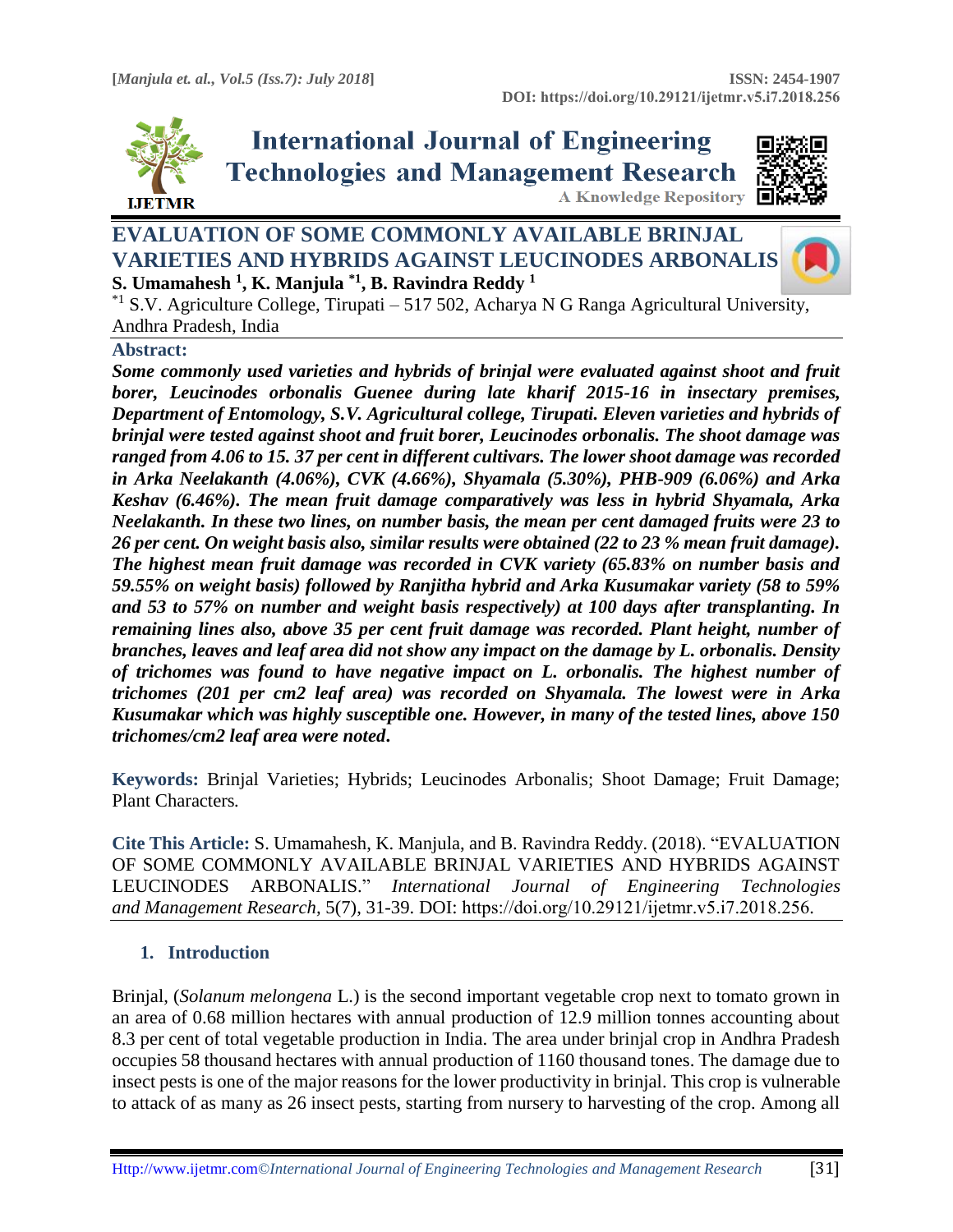the insect pests, shoot and fruit borer, *Leucinodes orbonalis* Guenee is most destructive one. It causes about 16 and 70 percent damage to shoots and fruits of brinjal, respectively (Latif *et al*., 2010). Due to frequent picking, the use of insecticides for management of this pest started proving to be detrimental to the health of consumers vowing to the toxic residues of the chemicals in the produce. The indiscriminate use of pesticides also leads to environmental pollution and disruption of natural enemies. A shift from chemical approach is the urgent need by practicing alternative strategies for management of problematic pests like *L. orbonalis.* Integration of different management tactics to manage a single or multiple pest problems is common novel approach.

Some varieties of brinjal exhibit marked physico morphic characteristics which enhance durable resistance against *L. orbonalis*. The characteristics of plant interfere with insect behavior such as mating, oviposition and food ingestion. The hairyness or pubescence on the leaves facilitates pest resistance. Amin *et al.* (2014) observed that the egg plant varieties with hairy leaves and prickles on stem restricted the movement of larvae, which resulted in lowest percentage of fruit infestation. Prasad *et al.* (2014) noted that larval entry was affected by small pithy stem, thick cuticle, and sharp unicellular trichomes. In connection to this line, certain commonly available brinjal varieties and Hybrids were screened against one of the major insect pests i.e shoot and fruit borer, *Leucinodes arbonalis.*

## **2. Material and Methods**

A field experiment in randomized block design with 11 treatments and 3 replications with plot size of 4×5 m was conducted during late *Kharif*, 2015-2016 at insectary, Department of Entomology, S.V. Agricultural College, Tirupati. The varieties selected for the field trial are Arka Kusumakar, Arka Neelakanth, Arka Nidhi, Arka Keshav, and Arka Sirisha. The seeds were brought from Indian Institute of Horticultural Research, Hessaraghatta, Bangalore. C.V.K (variety) and the hybrids *viz.,* Jyothi, Shyamala, Utkal, PHB-909, and Ranjitha were purchased from the local market, Tirupati. Thirty days old seedlings were transplanted in the main field with spacing of  $75\times50$  cm. The transplanting operation was carried out on 12-9-2015 (late *Kharif*). Gap filling was done at 7 days after transplanting. Irrigation was given immediately after transplanting of the seedlings. Seedlings got established in the main field. After that irrigation was given as per the requirement.

The data with regard to incidence of shoot and fruit borer, *Leucinodes arbonalis* was recorded at ten days interval starting from 10 after transplanting. In each treatment, each replication, five plants were randomly tagged. In tagged plants, the data was recorded up to 120 days of the crop growth. During the vegetative growth *i.e.* before bearing fruits, the number of shoots infested to the total number of shoots per plant was recorded and percent infestation was calculated. After bearing the fruits, number of infested fruits to the total number of fruits per plant was recorded. Thus, the per cent fruit infestation by the borer on number basis at each harvest was noted by careful examination of each fruit and sorted out as healthy and damaged fruits in each plot separately. Fruits showing damage were easily separated with exit and entry holes. The number and weight of infested fruits to the total fruits in each plot were also recorded separately and on the basis of weight also, per cent infestation was calculated. The data was transformed into angular values and subjected to statistical analysis. The cumulative yield of brinjal fruits obtained from the pickings was also subjected to statistical analysis.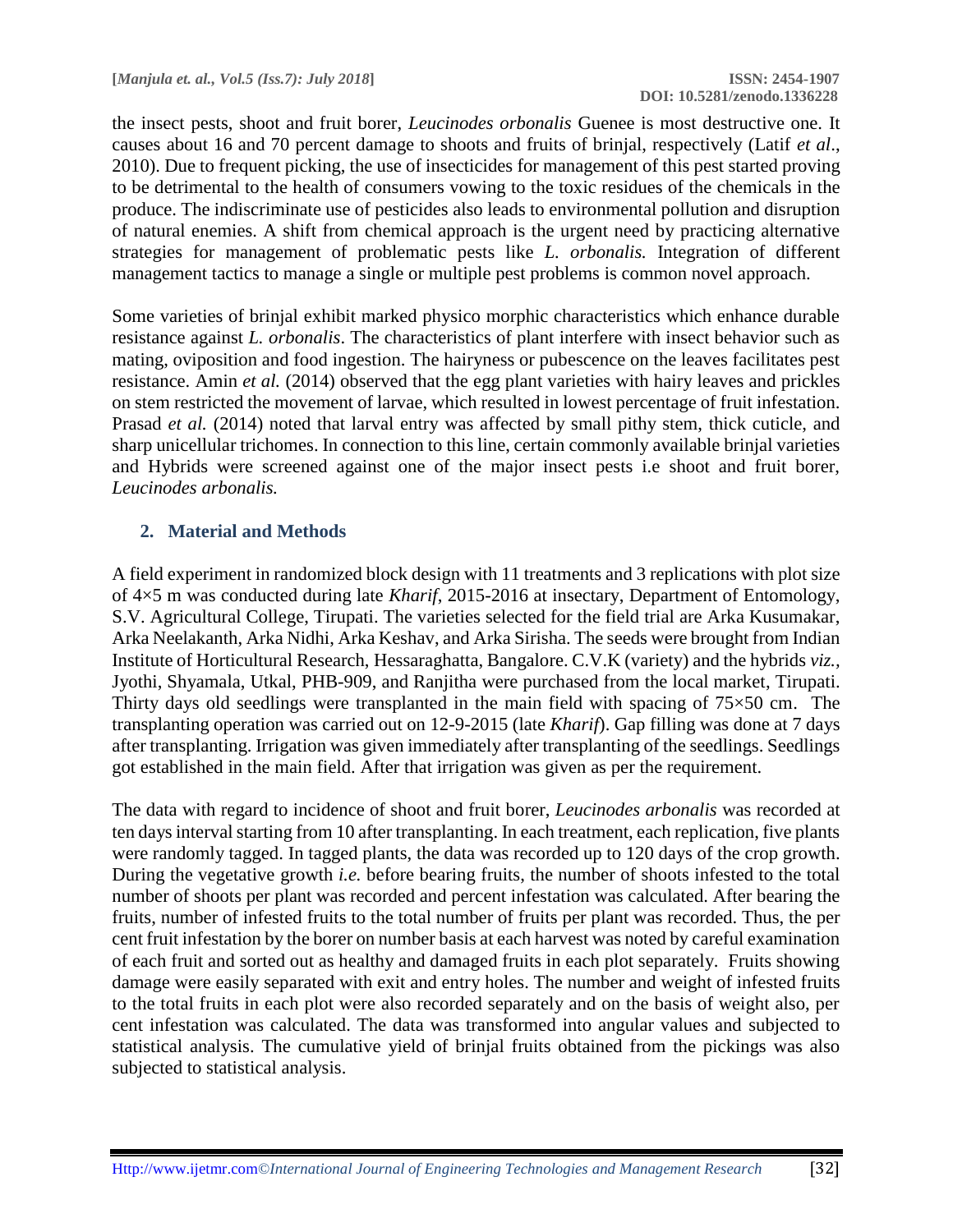The characters of plant and fruits were recorded at 70-75 days after transplanting in all the varieties and hybrids. Height of ten randomly selected plants from each replication of each treatment was measured with the help of meter scale. The stem girth of 11 different brinjal cultivars was recorded from randomly selected ten plants from each plot with the help of measuring tape. Total primary branches were counted from randomly selected ten plants in each plot and their average was worked out. Total leaves were counted from randomly selected five plants in each plot and their average was worked out. For leaf width, three leaves each from upper, middle and lower portion of the selected ten plants from each test entry were plucked and brought to the laboratory. Leaf width was measured with the help of scale. For trichomes, from each plant, one leaf was plucked. Like that all the plucked leaves were brought to the laboratory separately in polythene covers. The leaves were cleaned with blotting paper and  $1 \text{cm}^2$  bits were cut from the leaf lamina. The number of trichomes present in the  $1 \text{cm}^2$  area were counted by placing the bits on slide under the trinocular steriozoom microscope at 25 X magnification. The length of fruit was measured with a meter scale from randomly selected five matured fruits from three replications. The diameter of fruit was measured with meter scale from randomly selected five mature fruits from three replications. The length of pedicel was measured with a scale from randomly selected five mature fruits from three replications. The length of calyx was measured with a scale from randomly selected five mature fruits from three replications.

#### **3. Results and Discussion**

In the present experiment, shoot damage due to *L. orbonalis* was lower in Shyamala hybrid, CVK variety, Arka Neelakanth variety, Arka Keshav variety, Jyothi hybrid and PHb-909. The per cent dead hearts recorded were in the range of 4.06 to 15. 37.

Whereas relatively high per cent shoot damages were recorded in Arka Kusumakar variety Arka Nidhi variety, Utkal hybrid and Ranjitha hybrids. The damage in the above lines was up to 33.46 per cent.

The maximum of 17 to 20 per cent mean shoot damage (dead hearts) was observed up to 1-month age of the crop. At 40 days, 12 per cent and at 50 days, 6 per cent mean dead hearts were recorded. The crop was one month aged during September II fortnight - October I fortnight of 2015.

With respect to lines, the maximum mean shoot damage was seen in Arka Kusumakar variety (25.47%) followed by Utkal Hybrid (20.96%) and Arka Sirisha (19.87%). The lowest mean dead hearts were recorded in Shyamala Hybrid (8.88%). In the remaining lines, the mean dead hearts were 10.66 (CVK) to 16.62 (Arka Nidhi). Mean fruit damage during 60 to 120 DAT was 4 to 47 per cent and the maximum recording at 80 to 90 DAT.

The mean fruit damage comparatively was less in Shyamala hybrid and Arka Neelakanth. In these two lines, on number basis the mean per cent damaged fruits were 23 to 26 per cent. (on weight basis also similar results obtained (22 to 23% mean fruit damage). The highest mean fruit damage was recorded in CVK variety (65.83% on number basis and 59.5 % on weight basis) followed by Ranjitha hybrid and Arka Kusumakar variety (58 to 59 % and 53 to 57 per cent on number and weight basis respectively). In remaining lines also, above 35 per cent fruit damage was recorded. In most of the cultivars, data record on number of larva per plant was corresponding to the shoot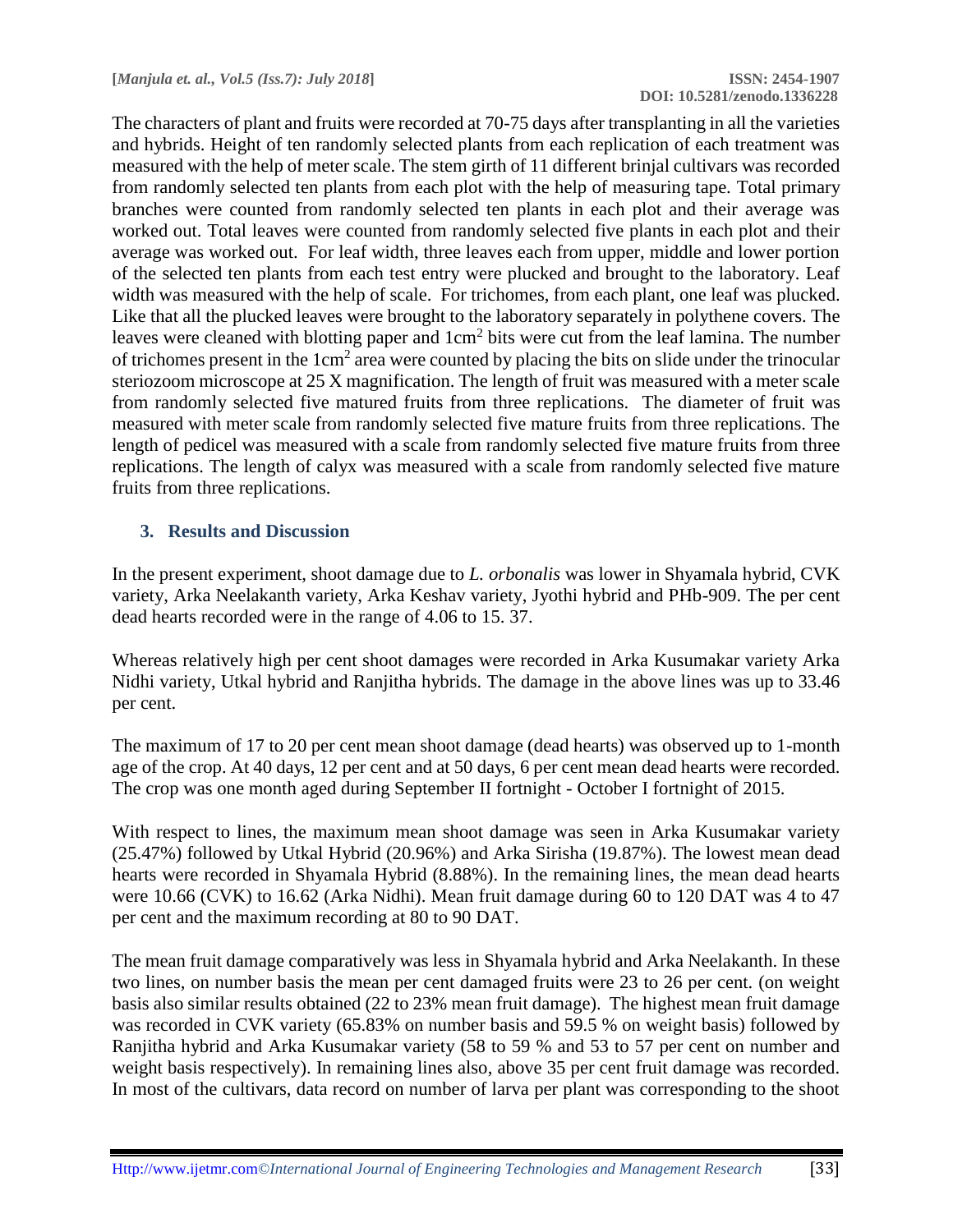and fruit damage levels. The fruit damage was higher at 70 – 100 DAT *i.e.* November to December, 2015-16.

Based on the fruit infestation levels on number basis, the tested lines are categorized as

- Moderately susceptible (22 to 26%): Shyamala, Arka Neelakanth
- Susceptible (37 to 47%): Arka Keshav, Arka Sirisha, Arka Nidhi, Jyothi, PHB909
- Highly susceptible (52 to 66%): Arka Kusumakar, CVK, Utkal and Ranjitha hybrid

The plant height in the 11 brinjal cultivars tested was significantly different from one another. Among all, CVK was grown tall (89.40 cm) followed by Arka Neelakanth (85.27 cm) and Utkal (81.60cm). Shyamala was grown up to 66.40 cm, the lowest height was recorded in Arka Keshav (57.47 CM) and Jyothi (57.07cm) (Table 4.8).

Table 1: The per cent drooped shoots (dead hearts) of brinjal due to *L. orbonalis* in test lines up to 50 days after transplanting

| Variety/hybrid  | <b>10 DAT</b> | <b>20 DAT</b> | <b>30 DAT</b> | <b>40 DAT</b> | <b>50 DAT</b> | <b>Mean</b> |
|-----------------|---------------|---------------|---------------|---------------|---------------|-------------|
| Arka Neelakanth | 13.32         | 15.37         | 15.99         | 10.45         | 4.06          | 11.83       |
|                 | (21.39)       | (23.04)       | (23.55)       | (18.85)       | (11.59)       |             |
| Arka Kusumakar  | 31.99         | 30.66         | 30.06         | 25.58         | 9.06          | 25.47       |
|                 | (34.43)       | (33.59)       | (33.20)       | (30.35)       | (17.38)       |             |
| Arka Sirisha    | 25.00         | 24.86         | 23.59         | 16.89         | 9.03          | 19.87       |
|                 | (29.96)       | (29.88)       | (29.04)       | (24.23)       | (17.47)       |             |
| Arka Keshav     | 12.98         | 17.19         | 14.34         | 9.22          | 6.46          | 12.03       |
|                 | (21.07)       | (24.46)       | (22.24)       | (17.66)       | (14.61)       |             |
| Arka Nidhi      | 27.90         | 20.29         | 19.96         | 8.86          | 6.13          | 16.62       |
|                 | (31.87)       | (26.62)       | (26.48)       | (17.24)       | (14.29)       |             |
| <b>CVK</b>      | 12.29         | 14.19         | 14.22         | 7.95          | 4.66          | 10.66       |
|                 | (20.47)       | (22.04)       | (22.13)       | (16.36)       | (12.35)       |             |
| Jyothi          | 12.60         | 16.193        | 14.42         | 10.22         | 7.53          | 12.19       |
|                 | (20.74)       | (23.71)       | (20.02)       | (18.62)       | (15.81)       |             |
| Shyamala        | 9.33          | 11.793        | 10.01         | 7.91          | 5.30          | 8.88        |
|                 | (17.76)       | (20.06)       | (18.42)       | (16.36)       | (13.26)       |             |
| Utkal           | 22.88         | 33.460        | 23.69         | 15.06         | 9.733         | 20.96       |
|                 | (28.56)       | (35.32)       | (29.09)       | (22.79)       | (18.16)       |             |
| PHB-909         | 16.66         | 18.26         | 14.26         | 9.40          | 6.06          | 12.92       |
|                 | (24.05)       | (25.25)       | (21.62)       | (17.83)       | (14.24)       |             |
| Ranjitha        | 15.99         | 19.33         | 17.52         | 10.99         | 7.53          | 14.27       |
|                 | (23.55)       | (26.05)       | (24.70)       | (19.28)       | (15.89)       |             |
| Mean            | 18.18         | 20.14         | 16.69         | 12.05         | 6.88          | 14.79       |
| C.D             | 2.40          | 2.81          | 2.08          | 1.94          | 1.85          | 2.22        |
| $SE(m)$ ±       | 0.81          | 0.94          | 0.70          | 0.65          | 0.62          | 0.74        |

The data on dead hearts is mean of three replications

Figures in parentheses are angular transformed values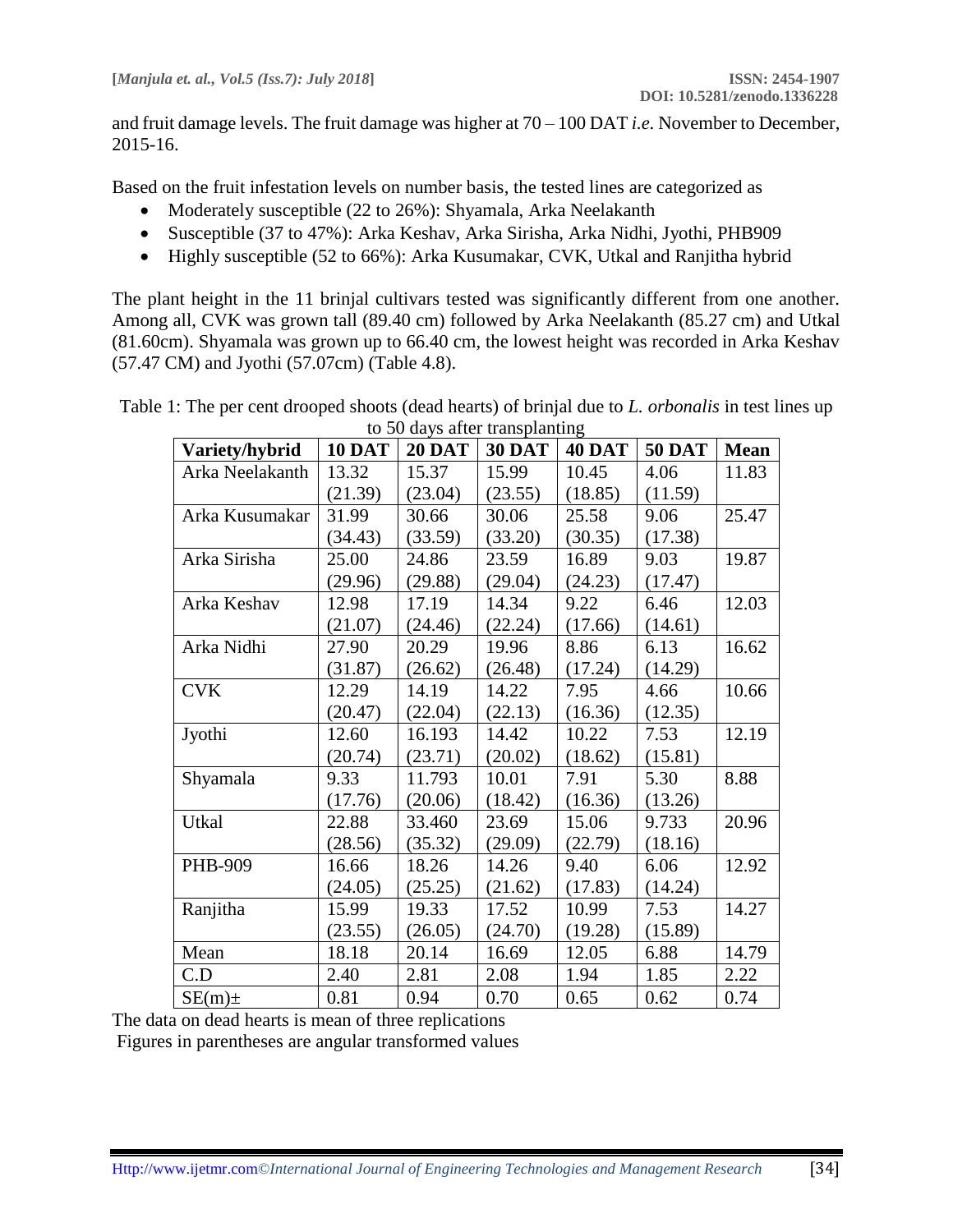|                | $\sigma$ - $\sigma$ - $\sigma$ - $\sigma$ - $\sigma$ - $\sigma$ |            |            |            |            |            |            |             |  |
|----------------|-----------------------------------------------------------------|------------|------------|------------|------------|------------|------------|-------------|--|
| Variety/hybrid | 60                                                              | 70         | 80         | 90         | <b>100</b> | 110        | 120        | <b>Mean</b> |  |
|                | <b>DAT</b>                                                      | <b>DAT</b> | <b>DAT</b> | <b>DAT</b> | <b>DAT</b> | <b>DAT</b> | <b>DAT</b> |             |  |
| Arka           | 23.55                                                           | 26.46      | 29.46      | 28.79      | 26.89      | 23.91      | 24.40      | 26.20       |  |
| Neelakanth     | (28.96)                                                         | (30.93)    | (32.85)    | (32.43)    | (31.22)    | (29.26)    | (29.57)    |             |  |
| Arka           | 58.44                                                           | 58.46      | 62.26      | 58.56      | 56.58      | 54.84      | 57.225     | 58.05       |  |
| Kusumakar      | (49.84)                                                         | (49.89)    | (52.07)    | (49.91)    | (48.76)    | (47.76)    | (49.14)    |             |  |
| Arka Sirisha   | 41.20                                                           | 40.56      | 45.98      | 41.56      | 39.34      | 42.78      | 43.83      | 42.18       |  |
|                | (39.91)                                                         | (39.54)    | (42.67)    | (40.12)    | (38.82)    | (40.82)    | (41.46)    |             |  |
| Arka Keshav    | 36.78                                                           | 38.01      | 36.54      | 42.01      | 39.43      | 37.89      | 38.31      | 38.42       |  |
|                | (37.31)                                                         | (38.04)    | (37.17)    | (40.38)    | (38.85)    | (37.96)    | (38.19)    |             |  |
| Arka Nidhi     | 47.89                                                           | 44.86      | 45.78      | 47.68      | 47.01      | 48.89      | 45.33      | 46.77       |  |
|                | (43.77)                                                         | (42.02)    | (42.56)    | (43.65)    | (43.27)    | (44.34)    | (42.30)    |             |  |
| <b>CVK</b>     | 64.46                                                           | 68.86      | 72.45      | 68.53      | 69.56      | 62.64      | 54.32      | 65.83       |  |
|                | (53.38)                                                         | (56.05)    | (58.31)    | (55.86)    | (56.49)    | (52.33)    | (47.51)    |             |  |
| Jyothi         | 38.29                                                           | 42.65      | 43.14      | 42.86      | 37.91      | 39.22      | 40.56      | 40.66       |  |
|                | (38.21)                                                         | (40.75)    | (41.04)    | (40.87)    | (37.98)    | (38.76)    | (39.54)    |             |  |
| Shyamala       | 21.07                                                           | 23.22      | 26.00      | 25.98      | 21.89      | 22.86      | 22.86      | 23.41       |  |
|                | (27.27)                                                         | (28.79)    | (30.64)    | (30.63)    | (27.88)    | (28.53)    | (28.49)    |             |  |
| Utkal          | 44.35                                                           | 46.12      | 54.86      | 53.98      | 49.433     | 54.68      | 51.56      | 50.71       |  |
|                | (41.73)                                                         | (42.76)    | (47.77)    | (46.77)    | (44.65)    | (47.66)    | (45.87)    |             |  |
| PHB-909        | 43.52                                                           | 41.07      | 37.10      | 45.22      | 47.98      | 42.14      | 43.52      | 42.93       |  |
|                | (41.26)                                                         | (39.83)    | (37.51)    | (42.23)    | (43.82)    | (40.45)    | (41.26)    |             |  |
| Ranjitha       | 56.65                                                           | 61.78      | 55.78      | 59.77      | 63.33      | 58.68      | 57.48      | 59.06       |  |
|                | (48.80)                                                         | (51.79)    | (48.30)    | (50.61)    | (52.71)    | (50.00)    | (49.28)    |             |  |
| Mean           | 43.29                                                           | 44.73      | 46.30      | 46.81      | 41.98      | 44.41      | 43.58      | 44.44       |  |
| CD             | 1.91                                                            | 1.99       | 1.59       | 1.70       | 1.29       | 1.03       | 1.30       | 1.54        |  |
| $SE(m) \pm$    | 0.31                                                            | 0.68       | 0.53       | 0.91       | 0.77       | 0.69       | 0.46       | 0.62        |  |

Table 2: Per cent fruits damaged by *Leucinodes orbonalis* in test lines of brinjal (the damage is on number basis)

The data on fruit damage on number basis is mean of three replications Figures in parentheses are angular transformed values

Table 3: The data on the per cent of brinjal fruits infested by *Leucinodes* in tested cultivars on weight basis

| Variety/hybrid | 60         | 70         | 80         | 90         | 100        | 110        | 120        | <b>Mean</b> |
|----------------|------------|------------|------------|------------|------------|------------|------------|-------------|
|                | <b>DAT</b> | <b>DAT</b> | <b>DAT</b> | <b>DAT</b> | <b>DAT</b> | <b>DAT</b> | <b>DAT</b> |             |
| Arka           | 20.77      | 21.48      | 26.15      | 23.12      | 22.25      | 22.02      | 23.66      | 22.77       |
| Neelakanth     | (20.72)    | (27.57)    | (30.73)    | (28.72)    | (28.13)    | (27.96)    | (29.09)    |             |
| Arka           | 41.72      | 50.22      | 56.93      | 56.41      | 55.60      | 56.23      | 55.96      | 53.29       |
| Kusumakar      | (53.72)    | (45.11)    | (48.96)    | (48.66)    | (48.20)    | (48.55)    | (48.40)    |             |
| Arka Sirisha   | 35.88      | 38.95      | 42.07      | 40.65      | 36.85      | 46.90      | 43.42      | 40.67       |
|                | (35.88)    | (38.60)    | (40.42)    | (39.59)    | (37.36)    | (43.20)    | (41.20)    |             |
| Arka Keshav    | 31.12      | 33.66      | 40.08      | 37.940     | 37.03      | 34.63      | 45.52      | 37.14       |
|                | (31.75)    | (35.44)    | (39.26)    | (38.00)    | (37.46)    | (36.03)    | (42.41)    |             |
| Arka Nidhi     | 41.67      | 40.29      | 43.75      | 45.55      | 47.77      | 45.65      | 56.13      | 45.83       |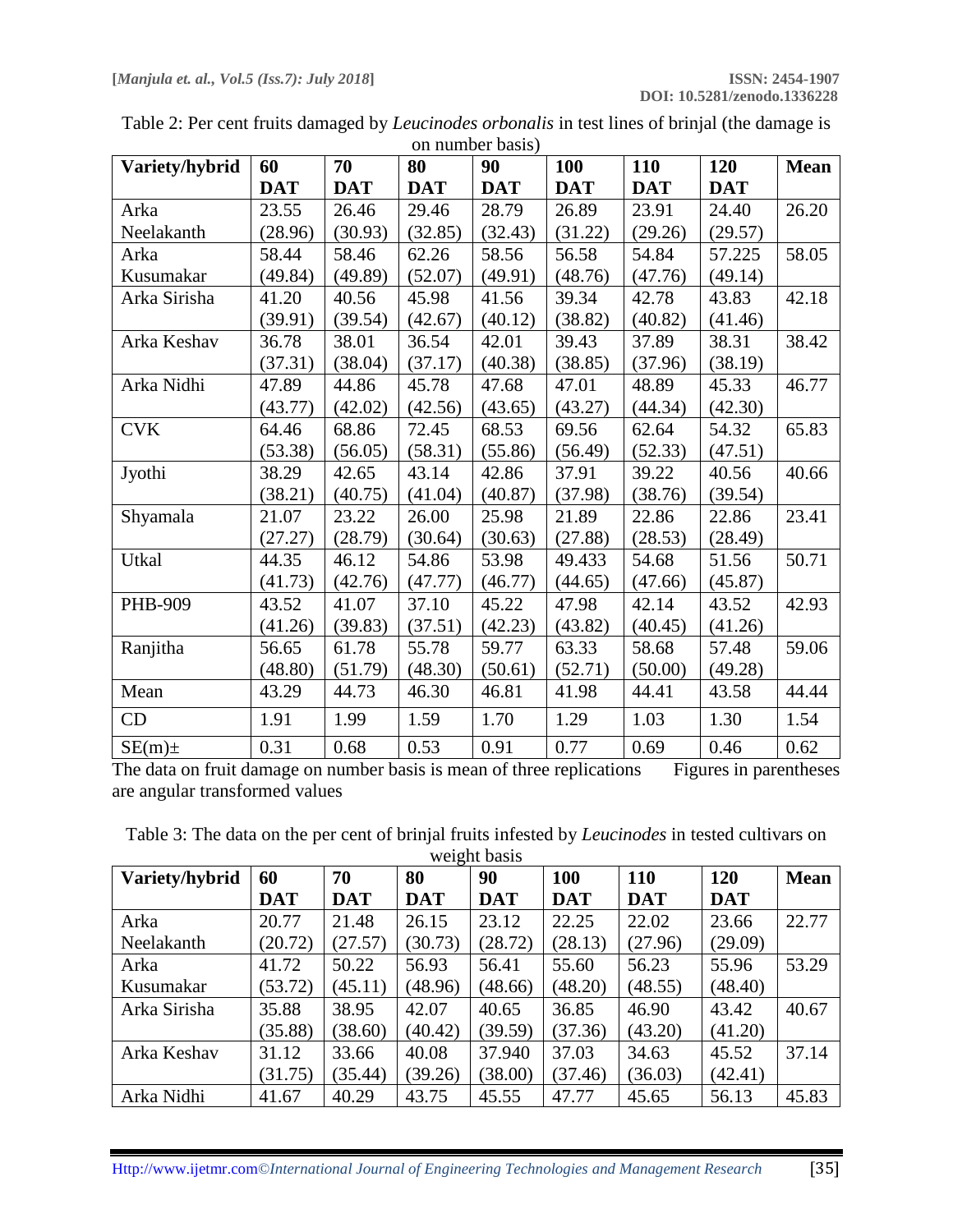**DOI: 10.5281/zenodo.1336228**

|            |         | (39.38) | (41.39) | (42.43) | (43.70) | (42.49)  | (48.50) |       |
|------------|---------|---------|---------|---------|---------|----------|---------|-------|
|            | (41.67) |         |         |         |         |          |         |       |
| <b>CVK</b> | 54.30   | 57.50   | 69.41   | 65.87   | 70.17   | 58.35    | 41.27   | 59.55 |
|            | (56.03) | (49.29) | (56.40) | (54.23) | (56.87) | (49.78)  | (39.95) |       |
| Jyothi     | 33.79   | 42.39   | 35.93   | 39.79   | 35.97   | 35.23    | 39.63   | 37.53 |
|            | (33.79) | (40.60) | (36.81) | (39.09) | (36.83) | (36.39)  | (39.00) |       |
| Shyamala   | 18.56   | 22.23   | 23.20   | 23.37   | 23.45   | 22.17    | 23.59   | 22.36 |
|            | (19.72) | (28.11) | (28.78) | (28.89) | (28.95) | (28.079) | (29.04) |       |
| Utkal      | 35.78   | 44.27   | 36.86   | 51.41   | 51.64   | 54.90    | 52.24   | 46.72 |
|            | (37.92) | (41.69) | (37.36) | (45.79) | (45.92) | (47.79)  | (46.26) |       |
| PHB-909    | 31.23   | 38.60   | 35.33   | 45.56   | 48.68   | 41.78    | 42.70   | 40.55 |
|            | (35.88) | (38.39) | (36.45) | (42.43) | (44.22) | (40.25)  | (40.78) |       |
| Ranjitha   | 49.86   | 59.59   | 56.34   | 57.32   | 60.30   | 56.49    | 56.45   | 56.62 |
|            | (51.78) | (50.33) | (48.62) | (49.19) | (50.92) | (48.71)  | (48.68) |       |
| Mean       | 35.88   | 40.86   | 42.36   | 44.22   | 44.51   | 43.12    | 43.6    | 42.08 |
|            |         |         |         |         |         |          |         |       |
| C.D        | 0.79    | 2.20    | 2.06    | 2.05    | 1.56    | 2.01     | 1.84    | 1.78  |
| $SE(m)$ ±  | 0.26    | 0.74    | 0.69    | 0.69    | 0.52    | 0.67     | 0.62    | 0.60  |

The data on per cent fruits infested on Wt. basis is mean of three replications Figures in parentheses are angular transformed values

| Variety/hybrid | 60         | 70         | 80         | 90         | 100        | 110        | 120        | <b>Mean</b> |
|----------------|------------|------------|------------|------------|------------|------------|------------|-------------|
|                | <b>DAT</b> | <b>DAT</b> | <b>DAT</b> | <b>DAT</b> | <b>DAT</b> | <b>DAT</b> | <b>DAT</b> |             |
| Arka           | 1.20       | 1.66       | 1.26       | 1.53       | 2.10       | 1.60       | 1.73       | 1.58        |
| Neelakanth     | (9.15)     | (9.02)     | (9.03)     | (7.10)     | (8.93)     | (1.26)     | (0.00)     |             |
| Arka           | 1.43       | 2.73       | 2.46       | 2.53       | 3.33       | 3.60       | 3.33       | 2.74        |
| Kusumakar      | (9.02)     | (4.62)     | (7.10)     | (7.23)     | (6.62)     | (1.58)     | (4.90)     |             |
| Arka Sirisha   | 1.40       | 1.73       | 2.40       | 2.46       | 2.13       | 2.23       | 2.74       | 2.15        |
|                | (6.93)     | (4.90)     | (6.45)     | (6.24)     | (8.39)     | (1.67)     | (4.16)     |             |
| Arka Keshav    | 1.46       | 2.96       | 2.26       | 2.86       | 2.46       | 2.66       | 2.53       | 2.45        |
|                | (6.93)     | (6.23)     | (7.10)     | (7.84)     | (4.90)     | (1.70)     | (4.90)     |             |
| Arka Nidhi     | 1.53       | 2.33       | 2.46       | 2.60       | 2.53       | 2.66       | 2.53       | 2.37        |
|                | (8.39)     | (6.44)     | (5.51)     | (6.95)     | (5.99)     | (1.51)     | (4.16)     |             |
| <b>CVK</b>     | 1.13       | 2.40       | 3.46       | 2.40       | 3.53       | 3.33       | 3.73       | 2.85        |
|                | (6.93)     | (6.75)     | (7.23)     | (8.78)     | (7.10)     | (1.61)     | (4.90)     |             |
| Jyothi         | 1.53       | 2.43       | 2.84       | 2.10       | 3.66       | 2.20       | 2.53       | 2.47        |
|                | (5.96)     | (6.71)     | (7.10)     | (10.51)    | (7.55)     | (1.68)     | (0.00)     |             |
| Shyamala       | 1.13       | 1.53       | 1.86       | 1.40       | 1.64       | 1.40       | 1.66       | 1.52        |
|                | (5.33)     | (5.88)     | (7.40)     | (7.40)     | (7.23)     | (2.01)     | (0.00)     |             |
| Utkal          | 1.80       | 2.40       | 2.00       | 2.46       | 2.26       | 2.26       | 2.46       | 2.23        |
|                | (7.10)     | (5.30)     | (9.48)     | (7.23)     | (7.40)     | (1.61)     | (0.00)     |             |
| PHB-909        | 1.80       | 2.50       | 2.60       | 1.89       | 1.73       | 2.53       | 2.73       | 2.25        |
|                | (8.39)     | (4.16)     | (6.62)     | (7.10)     | (4.90)     | (1.59)     | (1.00)     |             |

Table 4: Mean number of *L. orbonalis* larva in fruits of plant at intervals in brinjal cultivars in fruiting stage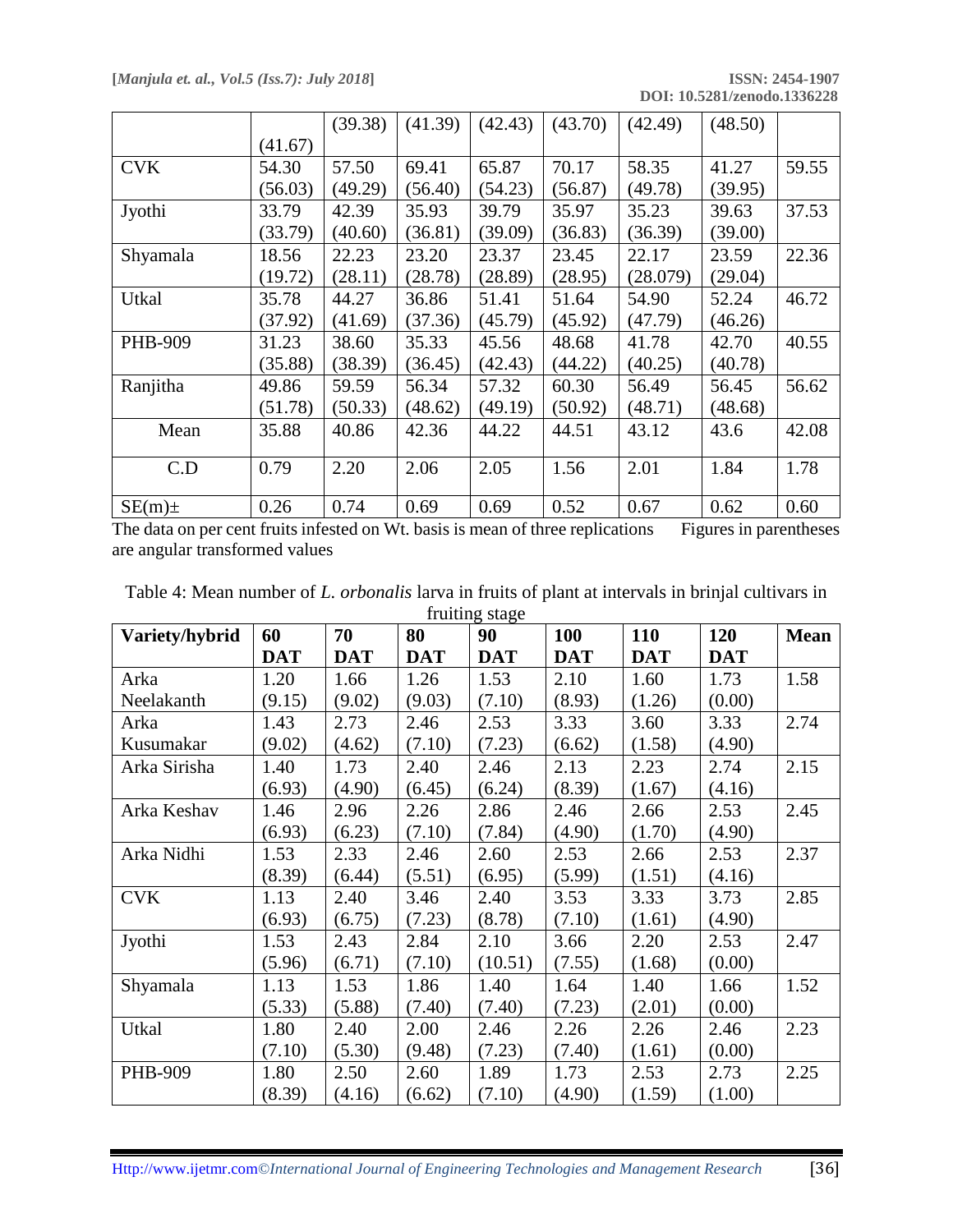| [Manjula et. al., Vol.5 (Iss.7): July 2018] | <b>ISSN: 2454-1907</b>      |
|---------------------------------------------|-----------------------------|
|                                             | DOI: 10.5281/zenodo.1336228 |

| Ranjitha  | 1.00   | 2.60   | 2.16   | 2.20        | 3.73   | 3.36   | 3.60   | 2.54 |
|-----------|--------|--------|--------|-------------|--------|--------|--------|------|
|           | (4.90) | (4.90) | (8.33) | (0.10)<br>7 | (8.52) | (1.76) | (1.30) |      |
| Mean      | .40    | 2.37   | 2.40   | 2.22        | 2.64   | 2.54   | 2.78   | 2.34 |
| C.D       | 0.84   | 1.366  | .89    | 1.74        | 1.56   | 1.87   | 1.88   | 1.59 |
| $SE(m)$ ± | 0.56   | 0.45   | 0.68   | 0.69        | 0.78   | 0.86   | 0.75   | 0.68 |

The No. of larva in fruits of a plant is mean of three replications \*Figures in parentheses are  $\sqrt{ }$ x+0.5 transformed values

Stem girth of 0.50 to 0.66 cm was noted in the cultivars. The highest was in Arka Sirisha, Arka Nidhi and Utkal (0.61-0.66). 5-7 branches were seen in the Ranjitha, Utkal, Shyamala, CVK, Arka Keshav, Arka Kusumakar and Arka Neelakanth. In remaining four lines 3-4 branches were recorded.

Height no. of leaves per plant was recorded in Ranjitha (53.95) which was highly significant from all other lines. In Arka Nidhi and Utkal, lowest leaves *i.e.* 17 per plant were observed. In remaining lines, 22 to 33 were observed. Highest leaf width of 10-12 cm was recorded in CVK and Shyamala. In Shyamala and Arka Neelakanth 9-10 cm leaves width was recorded.

Lowest trichome density was seen in Arka Kusumakar and Arka Nidhi (122-136/cm2). Relatively higher number of trichomes were recorded in Shyamala, Arka Keshav and Utkal (190-201/cm2). In remaining lines 164-185 trichomes were studied  $/cm<sup>2</sup>$ . All the lines were statistically significant from one another in the trichome density.

The result showed that plant height may not play an important role in the infestation levels. Stem width has also not shown difference in the damage by the larvae may be because the larva enters through top tender growing part. Number of branches, leaves and leaf area also did show not any impact on the damage capacity of larva. Density of trichomes was found to have negative impact on *L. orbonalis* larva. The highest numbers of trichomes (201/cm<sup>2</sup> leaf area) were recorded on Shyamala which is found to be moderately susceptible. The lowest were in Arka Kusumakar which was highly susceptible one. However, in many of the test lines, above 150 trichomes/cm<sup>2</sup> area were present. Trichomes present on leaves and stem may be contributing to the less preference to bore in to the shoot and also fruit.

The fruit characters *i.e*. length, diameter of the fruit, length of the pedicel and length of calyx were found to have no significant role in the level of infestation by *L. orbonalis* larva.

The present results are similar to the results of Gangopadhyay *et al*. (1996) who reported that resistance against brinjal shoot and fruit borer does not depend on any single characteristic like spines, size of fruit, shape and arrangement of seeds in fruit.

Other related earlier reports are furnished below.

Yadav *et al*. (2003) screened ten brinjal cultivars against brinjal shoot and fruit borer. They found that all the cultivars were susceptible to the pest. Yadav and Sharma (2005) categorized 11 aubergine cultivars into less susceptible with  $<$  25 per cent fruit infestation, susceptible with 25-35 per cent and highly susceptible with > 35 per cent infestation. Three out of 12 cultivars of brinjal were less susceptible to *L. orbonalis* with infestation less than 25 per cent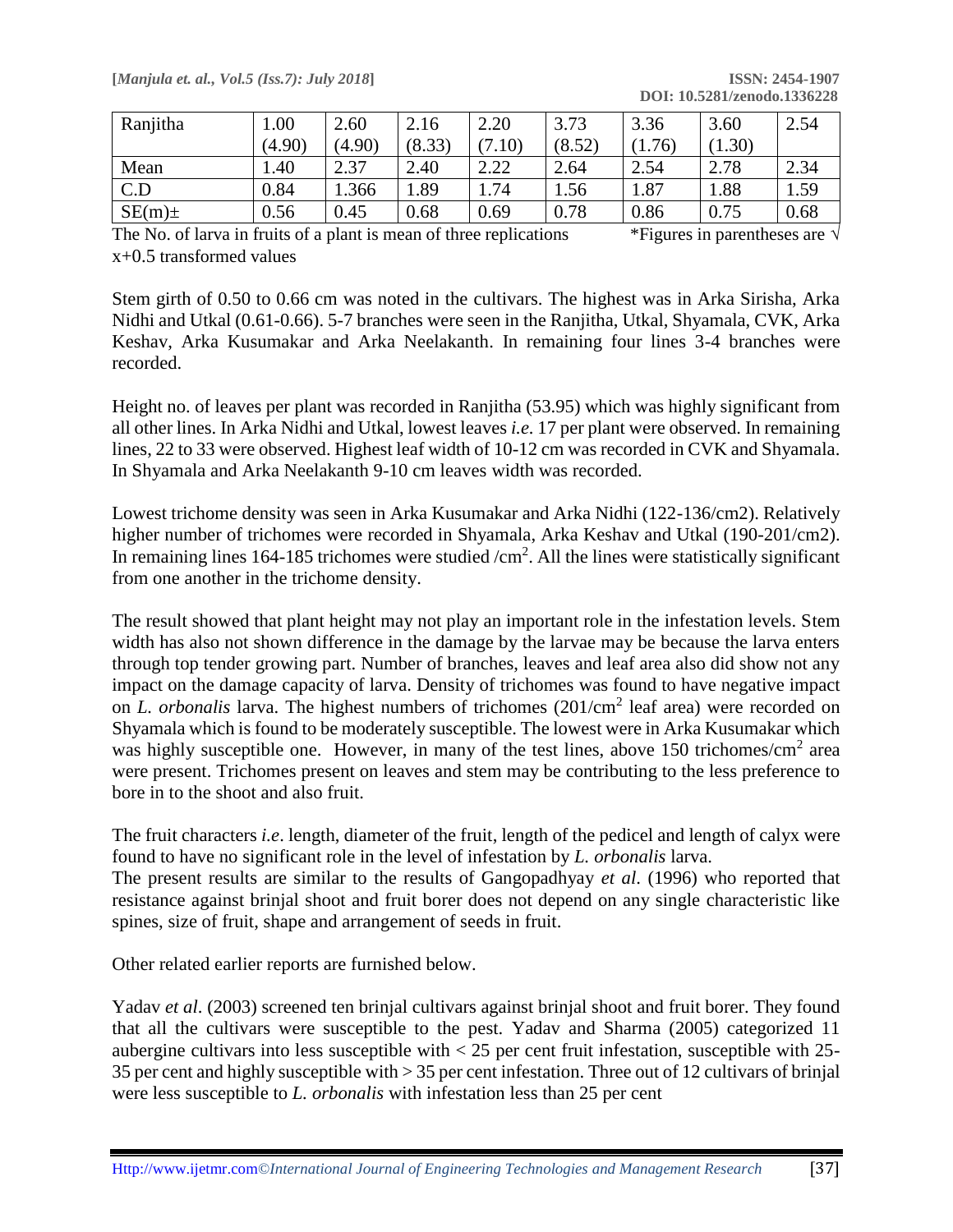Patel *et al*. (2001) reported that hybrids showed high resistance against *L. orbonalis*. Singh and Singh (2001) reported that only three out of twenty nine cultivars of brinjal were resistant to *L. orbonalis.* Asati *et al*. (2004) reported that increased phenol and chlorophyll content have been found to influence the infestation of fruit borer in brinjal. Doshi *et al.* (2002) screened of forty one brinjal genotypes against *L. orbonalis* and reported that BB 102 was most resistant with least fruit damage and highest fruit yield. Jat and Pareek (2003) tested ten aubergine cultivars for resistance to *L. orbonalis*. The shoot infestation of 3.28 to 12.71 per cent was recorded in tested lines.

Bharadiya and Patel (2005) reported SKN and BSR-14 as the lowest preferred ones by *L. orbonalis* among the18 cultivars tested. Elanchezyan *et al*. (2008) tested brinjal genotypes for tolerance level to *L. orbonalis* of which 3 were highly susceptible with 41% fruit damage. Only 2 genotypes were highly tolerant (1-10 %) while five with moderate level (11-20%) of fruit damage. Rashid and Singh (2014) screened 192 genotypes of brinjal against *L. orbonalis* and only two of them were found immune. Three were found to be resistant, twenty one as fairly resistant, fifty two as susceptible and sixty seven as highly susceptible. Kumar and Shukla (2002) screened twelve brinjal cultivars for borer infestation and found 33 to 53% damage of fruit. Elanchezyan *et al*. (2008) reported that fruit length has no significant correlation with *L. orbonalis* incidence.

Humayun *et al.* (2011) obtained significant correlation between fruit infestation by *L. orbonalis* and leaf trichomes, stem thickness and stem hair density. Wagh and Pawar (2012) found that the brinjal fruits having long pedicel were more susceptible than those with short pedicel. Amin *et al.* (2014) reported that higher number of leaves (195.5.) invites higher shoot and fruit borer infestation which was positively correlated ( $r = +0.55$ ). Higher leaf area (63.53cm<sup>2</sup>) and leaf trichome  $(256.7/25mm^2)$  had lower shoot and fruit infestation which was found negatively correlated (r=0.65). Among morphological characters viz., number of shoots, diameter and length of top inner node have positive correlation ( $r= +0.69, +0.85, +0.44$ ) and number of prickles and trichomes on shoot have a negative correlation ( $r = -0.22$ ,  $-0.70$ ) with brinial shoot and fruit borer infestation. Diameter of fruit, weight of fruit had positive correlation ( $r^2 = +0.14, +0.10$ ) and length of fruit ( $r = +0.36$ ) and calyx showed negative effect ( $r = +0.79$ ).

Niranjan (2015) reported no significant negative relation between shoot infestation by *L. orbonalis* and number of trichomes on leaves  $(r = -0.52)$ . Whereas non-significant positive correlation with shoot thickness ( $r = +0.05$ ), length of pedicle ( $r = +0.03$ ) and calyx ( $r = +0.24$ ), non-significant negative correlation with length of fruit ( $r = -0.25$ ) and diameter ( $r = -0.04$ ). were observed the shape and colour of fruit had no.

#### **References**

- [1] Amin, S. M. R., Alam, M. Z., Rahman, M. M., Hossain, M. M and Mian, I. H. 2014. Study on morphological characteristics of leaves, shoots and fruits of selected brinjal varieties/lines influencing brinjal shoot and fruit borer infestation. *International Journal of Economic Plants.* 1(1): 001-008.
- [2] Asati, B. S., Sarnaik, D. A., Thakur, B. S and Rai, N. 2004. Correlation studies in round fruited brinjal against fruit borer (*Leucinodes orbonalis* Guenee.). *Progressive Horticulture*. 36(1): 132- 134.
- [3] Bharadiya, A. M and Patel, B. R. 2005. Succession of insect pests of brinjal in north Gujarat. *Insect Journal of Agricultural Sciences*. 13(1): 159-161.